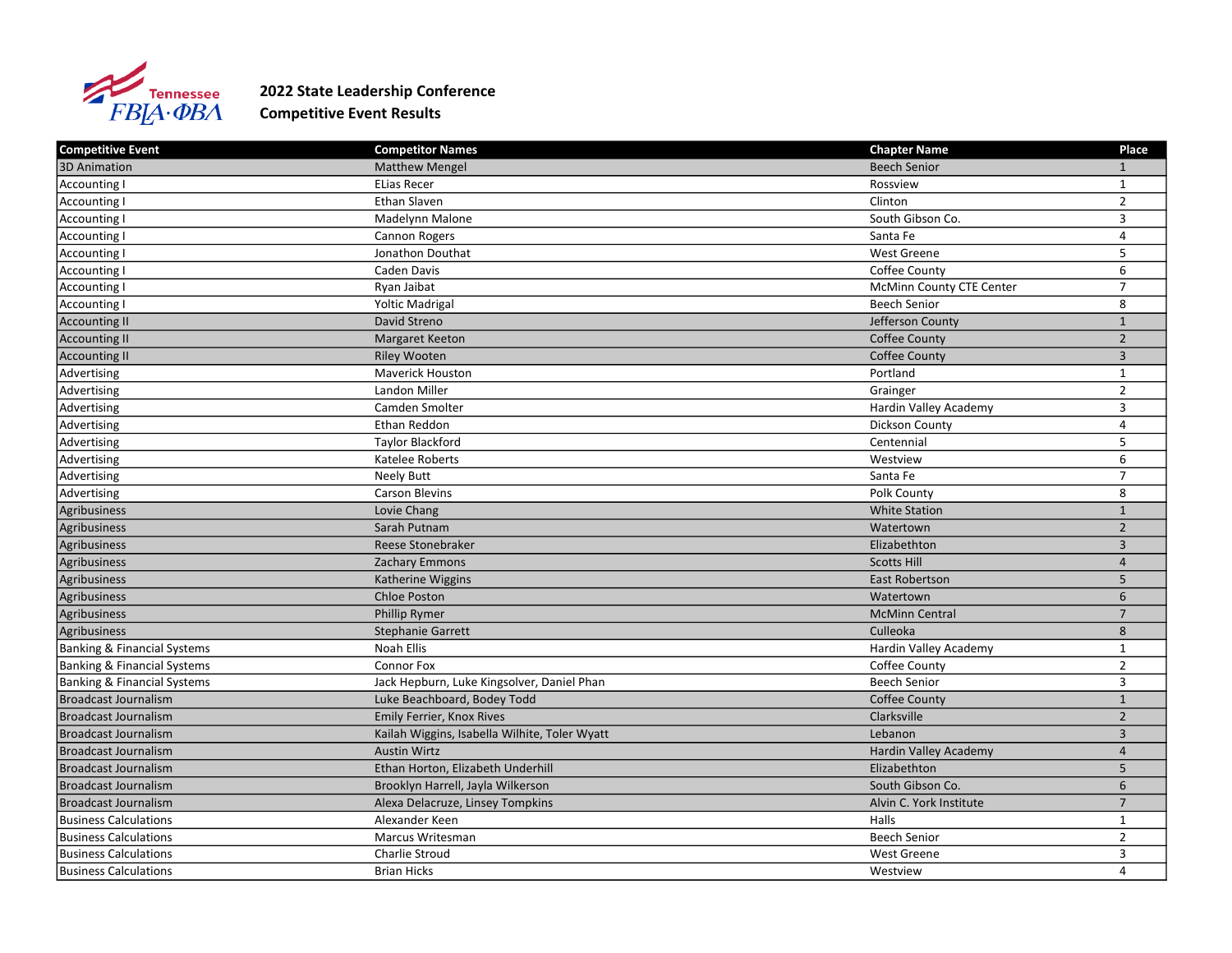| 6<br>Business Calculations<br>Andrew Campbell<br>Loudon<br>$\overline{7}$<br>Business Calculations<br><b>Hollow Rock Bruceton Central</b><br>Bailee Jernigan<br>8<br>Dylan Arnold<br><b>Chester County</b><br>Business Calculations<br><b>Business Communication</b><br>Springfield<br>Sam Leyden<br>$\mathbf{1}$<br><b>Business Communication</b><br><b>Clay County</b><br>$\overline{2}$<br><b>Heath Hensley</b><br>3<br><b>Business Communication</b><br>Kiara Baker<br>Northeast<br>Alyx Dill<br>Polk County<br>$\overline{4}$<br><b>Business Communication</b><br>5<br><b>Business Communication</b><br>Elizabethton<br>Owen Wampler<br><b>Business Communication</b><br>6<br>Ava Puckett<br><b>Henry County</b><br>$\overline{7}$<br><b>Business Communication</b><br>Michelle Worley<br>Elizabethton<br><b>Business Communication</b><br><b>Riley Brown</b><br>8<br>Covington<br>Tullahoma<br>Business Ethics<br>Biftu Regaa<br>1<br>$\overline{2}$<br><b>Business Ethics</b><br>Audrey Barton<br>Coffee County<br>3<br><b>Business Ethics</b><br>Ishani Patel<br>Hixson<br>4<br><b>Business Ethics</b><br>Aleia Fish<br>Watertown<br>5<br><b>Business Ethics</b><br><b>Hollow Rock Bruceton Central</b><br>Lucy Heuring<br><b>Business Ethics</b><br>6<br>Masey Johannesen<br><b>Beech Senior</b><br>$\overline{7}$<br><b>Business Ethics</b><br>Taylor Shackelford<br>Southwind<br><b>Todd Patterson</b><br><b>Scotts Hill</b><br>Business Law<br>$\mathbf{1}$<br>$\overline{2}$<br><b>Business Law</b><br>Zachary Diaz<br>Jefferson County<br>3<br><b>Business Law</b><br><b>Brie McLerran</b><br><b>Clay County</b><br><b>Business Law</b><br>Hampshire Unit School<br>$\overline{4}$<br>Emma Dugger<br>5<br><b>Business Law</b><br>Dresden<br><b>Grant Turner</b><br><b>Business Management</b><br>Camden Ruethe<br>Centennial<br>1<br>$\overline{2}$<br><b>Business Management</b><br>Sam Pindrock, Nic Simmons, Noah Wunder<br><b>Beech Senior</b><br>3<br><b>Business Management</b><br>Anna Godwin, Kasen Holt<br>Coffee County<br>4<br><b>Business Management</b><br>Chaise Johnson, Taniyah Shaw<br>Ridgeway<br>5<br>Business Management<br>South Gibson Co.<br>George Njalle<br>Manuel Perez-Beiler<br>Huntland<br>6<br><b>Business Management</b><br>$\overline{7}$<br>Business Management<br>Adrian Aguero<br>Grainger<br>8<br>Dev Patel<br><b>Business Management</b><br>Dickson County<br><b>Business Plan</b><br>$1\,$<br>Mahalah Boone<br>Livingston Academy<br>$\overline{2}$<br><b>Business Plan</b><br>Community<br>Victoria Norman, Kayla Lopez<br>Client Service<br>Whitehaven<br>$\mathbf{1}$<br>Kyari Terry<br>$\overline{2}$<br>Client Service<br>Whitehaven<br><b>TyCarien Young</b><br><b>Client Service</b><br>Rakel Edwards<br>Wooddale<br>3<br>4<br>Client Service<br>Joseph Vermillion<br><b>West Carroll</b><br>5<br><b>Client Service</b><br>Gabriella Watts<br>Jefferson County<br>6<br>Client Service<br>Whitehaven<br>Amarea Branch<br>Client Service<br>$\overline{7}$<br>Wooddale<br>Anthony Green<br>$\mathbf{1}$<br>Coding and Programming<br><b>William Blount CTE</b><br>Aaron Sparks<br>Coding and Programming<br>Sophia Gaul, Y'yana Morris, Gabriel Speer<br>Craigmont<br>$\overline{2}$<br>Coding and Programming<br>Jonathan Sanchez<br>Ridgeway<br>3<br>Community Service Project<br>Luke Beachboard, Elizabeth Brown<br>Coffee County<br>1<br>$\overline{2}$<br>Community Service Project<br>Breonna Boyd, Ella Paligo, Cooper Blazek<br><b>Beech Senior</b><br>3<br><b>Lincoln County</b><br>Community Service Project<br>Kimberly Mireles, Mckinley Nunley, Kerstie Wolaver<br>Community Service Project<br>White House Heritage High/Middle School<br>Samantha Beal<br>4 | <b>Business Calculations</b> | Dylan Thurman | <b>Beech Senior</b> | 5 |
|--------------------------------------------------------------------------------------------------------------------------------------------------------------------------------------------------------------------------------------------------------------------------------------------------------------------------------------------------------------------------------------------------------------------------------------------------------------------------------------------------------------------------------------------------------------------------------------------------------------------------------------------------------------------------------------------------------------------------------------------------------------------------------------------------------------------------------------------------------------------------------------------------------------------------------------------------------------------------------------------------------------------------------------------------------------------------------------------------------------------------------------------------------------------------------------------------------------------------------------------------------------------------------------------------------------------------------------------------------------------------------------------------------------------------------------------------------------------------------------------------------------------------------------------------------------------------------------------------------------------------------------------------------------------------------------------------------------------------------------------------------------------------------------------------------------------------------------------------------------------------------------------------------------------------------------------------------------------------------------------------------------------------------------------------------------------------------------------------------------------------------------------------------------------------------------------------------------------------------------------------------------------------------------------------------------------------------------------------------------------------------------------------------------------------------------------------------------------------------------------------------------------------------------------------------------------------------------------------------------------------------------------------------------------------------------------------------------------------------------------------------------------------------------------------------------------------------------------------------------------------------------------------------------------------------------------------------------------------------------------------------------------------------------------------------------------------------------------------------------------------------------------------------------------------------------------------------------------------------------------------------------------------------------------------------------------------------------------------------------------------------------------------------------------------------------------------------------------------------------------------------------------------------------------------------------------------------------------------------------------------------------------------------------------------------------------------------------------------------------|------------------------------|---------------|---------------------|---|
|                                                                                                                                                                                                                                                                                                                                                                                                                                                                                                                                                                                                                                                                                                                                                                                                                                                                                                                                                                                                                                                                                                                                                                                                                                                                                                                                                                                                                                                                                                                                                                                                                                                                                                                                                                                                                                                                                                                                                                                                                                                                                                                                                                                                                                                                                                                                                                                                                                                                                                                                                                                                                                                                                                                                                                                                                                                                                                                                                                                                                                                                                                                                                                                                                                                                                                                                                                                                                                                                                                                                                                                                                                                                                                                                      |                              |               |                     |   |
|                                                                                                                                                                                                                                                                                                                                                                                                                                                                                                                                                                                                                                                                                                                                                                                                                                                                                                                                                                                                                                                                                                                                                                                                                                                                                                                                                                                                                                                                                                                                                                                                                                                                                                                                                                                                                                                                                                                                                                                                                                                                                                                                                                                                                                                                                                                                                                                                                                                                                                                                                                                                                                                                                                                                                                                                                                                                                                                                                                                                                                                                                                                                                                                                                                                                                                                                                                                                                                                                                                                                                                                                                                                                                                                                      |                              |               |                     |   |
|                                                                                                                                                                                                                                                                                                                                                                                                                                                                                                                                                                                                                                                                                                                                                                                                                                                                                                                                                                                                                                                                                                                                                                                                                                                                                                                                                                                                                                                                                                                                                                                                                                                                                                                                                                                                                                                                                                                                                                                                                                                                                                                                                                                                                                                                                                                                                                                                                                                                                                                                                                                                                                                                                                                                                                                                                                                                                                                                                                                                                                                                                                                                                                                                                                                                                                                                                                                                                                                                                                                                                                                                                                                                                                                                      |                              |               |                     |   |
|                                                                                                                                                                                                                                                                                                                                                                                                                                                                                                                                                                                                                                                                                                                                                                                                                                                                                                                                                                                                                                                                                                                                                                                                                                                                                                                                                                                                                                                                                                                                                                                                                                                                                                                                                                                                                                                                                                                                                                                                                                                                                                                                                                                                                                                                                                                                                                                                                                                                                                                                                                                                                                                                                                                                                                                                                                                                                                                                                                                                                                                                                                                                                                                                                                                                                                                                                                                                                                                                                                                                                                                                                                                                                                                                      |                              |               |                     |   |
|                                                                                                                                                                                                                                                                                                                                                                                                                                                                                                                                                                                                                                                                                                                                                                                                                                                                                                                                                                                                                                                                                                                                                                                                                                                                                                                                                                                                                                                                                                                                                                                                                                                                                                                                                                                                                                                                                                                                                                                                                                                                                                                                                                                                                                                                                                                                                                                                                                                                                                                                                                                                                                                                                                                                                                                                                                                                                                                                                                                                                                                                                                                                                                                                                                                                                                                                                                                                                                                                                                                                                                                                                                                                                                                                      |                              |               |                     |   |
|                                                                                                                                                                                                                                                                                                                                                                                                                                                                                                                                                                                                                                                                                                                                                                                                                                                                                                                                                                                                                                                                                                                                                                                                                                                                                                                                                                                                                                                                                                                                                                                                                                                                                                                                                                                                                                                                                                                                                                                                                                                                                                                                                                                                                                                                                                                                                                                                                                                                                                                                                                                                                                                                                                                                                                                                                                                                                                                                                                                                                                                                                                                                                                                                                                                                                                                                                                                                                                                                                                                                                                                                                                                                                                                                      |                              |               |                     |   |
|                                                                                                                                                                                                                                                                                                                                                                                                                                                                                                                                                                                                                                                                                                                                                                                                                                                                                                                                                                                                                                                                                                                                                                                                                                                                                                                                                                                                                                                                                                                                                                                                                                                                                                                                                                                                                                                                                                                                                                                                                                                                                                                                                                                                                                                                                                                                                                                                                                                                                                                                                                                                                                                                                                                                                                                                                                                                                                                                                                                                                                                                                                                                                                                                                                                                                                                                                                                                                                                                                                                                                                                                                                                                                                                                      |                              |               |                     |   |
|                                                                                                                                                                                                                                                                                                                                                                                                                                                                                                                                                                                                                                                                                                                                                                                                                                                                                                                                                                                                                                                                                                                                                                                                                                                                                                                                                                                                                                                                                                                                                                                                                                                                                                                                                                                                                                                                                                                                                                                                                                                                                                                                                                                                                                                                                                                                                                                                                                                                                                                                                                                                                                                                                                                                                                                                                                                                                                                                                                                                                                                                                                                                                                                                                                                                                                                                                                                                                                                                                                                                                                                                                                                                                                                                      |                              |               |                     |   |
|                                                                                                                                                                                                                                                                                                                                                                                                                                                                                                                                                                                                                                                                                                                                                                                                                                                                                                                                                                                                                                                                                                                                                                                                                                                                                                                                                                                                                                                                                                                                                                                                                                                                                                                                                                                                                                                                                                                                                                                                                                                                                                                                                                                                                                                                                                                                                                                                                                                                                                                                                                                                                                                                                                                                                                                                                                                                                                                                                                                                                                                                                                                                                                                                                                                                                                                                                                                                                                                                                                                                                                                                                                                                                                                                      |                              |               |                     |   |
|                                                                                                                                                                                                                                                                                                                                                                                                                                                                                                                                                                                                                                                                                                                                                                                                                                                                                                                                                                                                                                                                                                                                                                                                                                                                                                                                                                                                                                                                                                                                                                                                                                                                                                                                                                                                                                                                                                                                                                                                                                                                                                                                                                                                                                                                                                                                                                                                                                                                                                                                                                                                                                                                                                                                                                                                                                                                                                                                                                                                                                                                                                                                                                                                                                                                                                                                                                                                                                                                                                                                                                                                                                                                                                                                      |                              |               |                     |   |
|                                                                                                                                                                                                                                                                                                                                                                                                                                                                                                                                                                                                                                                                                                                                                                                                                                                                                                                                                                                                                                                                                                                                                                                                                                                                                                                                                                                                                                                                                                                                                                                                                                                                                                                                                                                                                                                                                                                                                                                                                                                                                                                                                                                                                                                                                                                                                                                                                                                                                                                                                                                                                                                                                                                                                                                                                                                                                                                                                                                                                                                                                                                                                                                                                                                                                                                                                                                                                                                                                                                                                                                                                                                                                                                                      |                              |               |                     |   |
|                                                                                                                                                                                                                                                                                                                                                                                                                                                                                                                                                                                                                                                                                                                                                                                                                                                                                                                                                                                                                                                                                                                                                                                                                                                                                                                                                                                                                                                                                                                                                                                                                                                                                                                                                                                                                                                                                                                                                                                                                                                                                                                                                                                                                                                                                                                                                                                                                                                                                                                                                                                                                                                                                                                                                                                                                                                                                                                                                                                                                                                                                                                                                                                                                                                                                                                                                                                                                                                                                                                                                                                                                                                                                                                                      |                              |               |                     |   |
|                                                                                                                                                                                                                                                                                                                                                                                                                                                                                                                                                                                                                                                                                                                                                                                                                                                                                                                                                                                                                                                                                                                                                                                                                                                                                                                                                                                                                                                                                                                                                                                                                                                                                                                                                                                                                                                                                                                                                                                                                                                                                                                                                                                                                                                                                                                                                                                                                                                                                                                                                                                                                                                                                                                                                                                                                                                                                                                                                                                                                                                                                                                                                                                                                                                                                                                                                                                                                                                                                                                                                                                                                                                                                                                                      |                              |               |                     |   |
|                                                                                                                                                                                                                                                                                                                                                                                                                                                                                                                                                                                                                                                                                                                                                                                                                                                                                                                                                                                                                                                                                                                                                                                                                                                                                                                                                                                                                                                                                                                                                                                                                                                                                                                                                                                                                                                                                                                                                                                                                                                                                                                                                                                                                                                                                                                                                                                                                                                                                                                                                                                                                                                                                                                                                                                                                                                                                                                                                                                                                                                                                                                                                                                                                                                                                                                                                                                                                                                                                                                                                                                                                                                                                                                                      |                              |               |                     |   |
|                                                                                                                                                                                                                                                                                                                                                                                                                                                                                                                                                                                                                                                                                                                                                                                                                                                                                                                                                                                                                                                                                                                                                                                                                                                                                                                                                                                                                                                                                                                                                                                                                                                                                                                                                                                                                                                                                                                                                                                                                                                                                                                                                                                                                                                                                                                                                                                                                                                                                                                                                                                                                                                                                                                                                                                                                                                                                                                                                                                                                                                                                                                                                                                                                                                                                                                                                                                                                                                                                                                                                                                                                                                                                                                                      |                              |               |                     |   |
|                                                                                                                                                                                                                                                                                                                                                                                                                                                                                                                                                                                                                                                                                                                                                                                                                                                                                                                                                                                                                                                                                                                                                                                                                                                                                                                                                                                                                                                                                                                                                                                                                                                                                                                                                                                                                                                                                                                                                                                                                                                                                                                                                                                                                                                                                                                                                                                                                                                                                                                                                                                                                                                                                                                                                                                                                                                                                                                                                                                                                                                                                                                                                                                                                                                                                                                                                                                                                                                                                                                                                                                                                                                                                                                                      |                              |               |                     |   |
|                                                                                                                                                                                                                                                                                                                                                                                                                                                                                                                                                                                                                                                                                                                                                                                                                                                                                                                                                                                                                                                                                                                                                                                                                                                                                                                                                                                                                                                                                                                                                                                                                                                                                                                                                                                                                                                                                                                                                                                                                                                                                                                                                                                                                                                                                                                                                                                                                                                                                                                                                                                                                                                                                                                                                                                                                                                                                                                                                                                                                                                                                                                                                                                                                                                                                                                                                                                                                                                                                                                                                                                                                                                                                                                                      |                              |               |                     |   |
|                                                                                                                                                                                                                                                                                                                                                                                                                                                                                                                                                                                                                                                                                                                                                                                                                                                                                                                                                                                                                                                                                                                                                                                                                                                                                                                                                                                                                                                                                                                                                                                                                                                                                                                                                                                                                                                                                                                                                                                                                                                                                                                                                                                                                                                                                                                                                                                                                                                                                                                                                                                                                                                                                                                                                                                                                                                                                                                                                                                                                                                                                                                                                                                                                                                                                                                                                                                                                                                                                                                                                                                                                                                                                                                                      |                              |               |                     |   |
|                                                                                                                                                                                                                                                                                                                                                                                                                                                                                                                                                                                                                                                                                                                                                                                                                                                                                                                                                                                                                                                                                                                                                                                                                                                                                                                                                                                                                                                                                                                                                                                                                                                                                                                                                                                                                                                                                                                                                                                                                                                                                                                                                                                                                                                                                                                                                                                                                                                                                                                                                                                                                                                                                                                                                                                                                                                                                                                                                                                                                                                                                                                                                                                                                                                                                                                                                                                                                                                                                                                                                                                                                                                                                                                                      |                              |               |                     |   |
|                                                                                                                                                                                                                                                                                                                                                                                                                                                                                                                                                                                                                                                                                                                                                                                                                                                                                                                                                                                                                                                                                                                                                                                                                                                                                                                                                                                                                                                                                                                                                                                                                                                                                                                                                                                                                                                                                                                                                                                                                                                                                                                                                                                                                                                                                                                                                                                                                                                                                                                                                                                                                                                                                                                                                                                                                                                                                                                                                                                                                                                                                                                                                                                                                                                                                                                                                                                                                                                                                                                                                                                                                                                                                                                                      |                              |               |                     |   |
|                                                                                                                                                                                                                                                                                                                                                                                                                                                                                                                                                                                                                                                                                                                                                                                                                                                                                                                                                                                                                                                                                                                                                                                                                                                                                                                                                                                                                                                                                                                                                                                                                                                                                                                                                                                                                                                                                                                                                                                                                                                                                                                                                                                                                                                                                                                                                                                                                                                                                                                                                                                                                                                                                                                                                                                                                                                                                                                                                                                                                                                                                                                                                                                                                                                                                                                                                                                                                                                                                                                                                                                                                                                                                                                                      |                              |               |                     |   |
|                                                                                                                                                                                                                                                                                                                                                                                                                                                                                                                                                                                                                                                                                                                                                                                                                                                                                                                                                                                                                                                                                                                                                                                                                                                                                                                                                                                                                                                                                                                                                                                                                                                                                                                                                                                                                                                                                                                                                                                                                                                                                                                                                                                                                                                                                                                                                                                                                                                                                                                                                                                                                                                                                                                                                                                                                                                                                                                                                                                                                                                                                                                                                                                                                                                                                                                                                                                                                                                                                                                                                                                                                                                                                                                                      |                              |               |                     |   |
|                                                                                                                                                                                                                                                                                                                                                                                                                                                                                                                                                                                                                                                                                                                                                                                                                                                                                                                                                                                                                                                                                                                                                                                                                                                                                                                                                                                                                                                                                                                                                                                                                                                                                                                                                                                                                                                                                                                                                                                                                                                                                                                                                                                                                                                                                                                                                                                                                                                                                                                                                                                                                                                                                                                                                                                                                                                                                                                                                                                                                                                                                                                                                                                                                                                                                                                                                                                                                                                                                                                                                                                                                                                                                                                                      |                              |               |                     |   |
|                                                                                                                                                                                                                                                                                                                                                                                                                                                                                                                                                                                                                                                                                                                                                                                                                                                                                                                                                                                                                                                                                                                                                                                                                                                                                                                                                                                                                                                                                                                                                                                                                                                                                                                                                                                                                                                                                                                                                                                                                                                                                                                                                                                                                                                                                                                                                                                                                                                                                                                                                                                                                                                                                                                                                                                                                                                                                                                                                                                                                                                                                                                                                                                                                                                                                                                                                                                                                                                                                                                                                                                                                                                                                                                                      |                              |               |                     |   |
|                                                                                                                                                                                                                                                                                                                                                                                                                                                                                                                                                                                                                                                                                                                                                                                                                                                                                                                                                                                                                                                                                                                                                                                                                                                                                                                                                                                                                                                                                                                                                                                                                                                                                                                                                                                                                                                                                                                                                                                                                                                                                                                                                                                                                                                                                                                                                                                                                                                                                                                                                                                                                                                                                                                                                                                                                                                                                                                                                                                                                                                                                                                                                                                                                                                                                                                                                                                                                                                                                                                                                                                                                                                                                                                                      |                              |               |                     |   |
|                                                                                                                                                                                                                                                                                                                                                                                                                                                                                                                                                                                                                                                                                                                                                                                                                                                                                                                                                                                                                                                                                                                                                                                                                                                                                                                                                                                                                                                                                                                                                                                                                                                                                                                                                                                                                                                                                                                                                                                                                                                                                                                                                                                                                                                                                                                                                                                                                                                                                                                                                                                                                                                                                                                                                                                                                                                                                                                                                                                                                                                                                                                                                                                                                                                                                                                                                                                                                                                                                                                                                                                                                                                                                                                                      |                              |               |                     |   |
|                                                                                                                                                                                                                                                                                                                                                                                                                                                                                                                                                                                                                                                                                                                                                                                                                                                                                                                                                                                                                                                                                                                                                                                                                                                                                                                                                                                                                                                                                                                                                                                                                                                                                                                                                                                                                                                                                                                                                                                                                                                                                                                                                                                                                                                                                                                                                                                                                                                                                                                                                                                                                                                                                                                                                                                                                                                                                                                                                                                                                                                                                                                                                                                                                                                                                                                                                                                                                                                                                                                                                                                                                                                                                                                                      |                              |               |                     |   |
|                                                                                                                                                                                                                                                                                                                                                                                                                                                                                                                                                                                                                                                                                                                                                                                                                                                                                                                                                                                                                                                                                                                                                                                                                                                                                                                                                                                                                                                                                                                                                                                                                                                                                                                                                                                                                                                                                                                                                                                                                                                                                                                                                                                                                                                                                                                                                                                                                                                                                                                                                                                                                                                                                                                                                                                                                                                                                                                                                                                                                                                                                                                                                                                                                                                                                                                                                                                                                                                                                                                                                                                                                                                                                                                                      |                              |               |                     |   |
|                                                                                                                                                                                                                                                                                                                                                                                                                                                                                                                                                                                                                                                                                                                                                                                                                                                                                                                                                                                                                                                                                                                                                                                                                                                                                                                                                                                                                                                                                                                                                                                                                                                                                                                                                                                                                                                                                                                                                                                                                                                                                                                                                                                                                                                                                                                                                                                                                                                                                                                                                                                                                                                                                                                                                                                                                                                                                                                                                                                                                                                                                                                                                                                                                                                                                                                                                                                                                                                                                                                                                                                                                                                                                                                                      |                              |               |                     |   |
|                                                                                                                                                                                                                                                                                                                                                                                                                                                                                                                                                                                                                                                                                                                                                                                                                                                                                                                                                                                                                                                                                                                                                                                                                                                                                                                                                                                                                                                                                                                                                                                                                                                                                                                                                                                                                                                                                                                                                                                                                                                                                                                                                                                                                                                                                                                                                                                                                                                                                                                                                                                                                                                                                                                                                                                                                                                                                                                                                                                                                                                                                                                                                                                                                                                                                                                                                                                                                                                                                                                                                                                                                                                                                                                                      |                              |               |                     |   |
|                                                                                                                                                                                                                                                                                                                                                                                                                                                                                                                                                                                                                                                                                                                                                                                                                                                                                                                                                                                                                                                                                                                                                                                                                                                                                                                                                                                                                                                                                                                                                                                                                                                                                                                                                                                                                                                                                                                                                                                                                                                                                                                                                                                                                                                                                                                                                                                                                                                                                                                                                                                                                                                                                                                                                                                                                                                                                                                                                                                                                                                                                                                                                                                                                                                                                                                                                                                                                                                                                                                                                                                                                                                                                                                                      |                              |               |                     |   |
|                                                                                                                                                                                                                                                                                                                                                                                                                                                                                                                                                                                                                                                                                                                                                                                                                                                                                                                                                                                                                                                                                                                                                                                                                                                                                                                                                                                                                                                                                                                                                                                                                                                                                                                                                                                                                                                                                                                                                                                                                                                                                                                                                                                                                                                                                                                                                                                                                                                                                                                                                                                                                                                                                                                                                                                                                                                                                                                                                                                                                                                                                                                                                                                                                                                                                                                                                                                                                                                                                                                                                                                                                                                                                                                                      |                              |               |                     |   |
|                                                                                                                                                                                                                                                                                                                                                                                                                                                                                                                                                                                                                                                                                                                                                                                                                                                                                                                                                                                                                                                                                                                                                                                                                                                                                                                                                                                                                                                                                                                                                                                                                                                                                                                                                                                                                                                                                                                                                                                                                                                                                                                                                                                                                                                                                                                                                                                                                                                                                                                                                                                                                                                                                                                                                                                                                                                                                                                                                                                                                                                                                                                                                                                                                                                                                                                                                                                                                                                                                                                                                                                                                                                                                                                                      |                              |               |                     |   |
|                                                                                                                                                                                                                                                                                                                                                                                                                                                                                                                                                                                                                                                                                                                                                                                                                                                                                                                                                                                                                                                                                                                                                                                                                                                                                                                                                                                                                                                                                                                                                                                                                                                                                                                                                                                                                                                                                                                                                                                                                                                                                                                                                                                                                                                                                                                                                                                                                                                                                                                                                                                                                                                                                                                                                                                                                                                                                                                                                                                                                                                                                                                                                                                                                                                                                                                                                                                                                                                                                                                                                                                                                                                                                                                                      |                              |               |                     |   |
|                                                                                                                                                                                                                                                                                                                                                                                                                                                                                                                                                                                                                                                                                                                                                                                                                                                                                                                                                                                                                                                                                                                                                                                                                                                                                                                                                                                                                                                                                                                                                                                                                                                                                                                                                                                                                                                                                                                                                                                                                                                                                                                                                                                                                                                                                                                                                                                                                                                                                                                                                                                                                                                                                                                                                                                                                                                                                                                                                                                                                                                                                                                                                                                                                                                                                                                                                                                                                                                                                                                                                                                                                                                                                                                                      |                              |               |                     |   |
|                                                                                                                                                                                                                                                                                                                                                                                                                                                                                                                                                                                                                                                                                                                                                                                                                                                                                                                                                                                                                                                                                                                                                                                                                                                                                                                                                                                                                                                                                                                                                                                                                                                                                                                                                                                                                                                                                                                                                                                                                                                                                                                                                                                                                                                                                                                                                                                                                                                                                                                                                                                                                                                                                                                                                                                                                                                                                                                                                                                                                                                                                                                                                                                                                                                                                                                                                                                                                                                                                                                                                                                                                                                                                                                                      |                              |               |                     |   |
|                                                                                                                                                                                                                                                                                                                                                                                                                                                                                                                                                                                                                                                                                                                                                                                                                                                                                                                                                                                                                                                                                                                                                                                                                                                                                                                                                                                                                                                                                                                                                                                                                                                                                                                                                                                                                                                                                                                                                                                                                                                                                                                                                                                                                                                                                                                                                                                                                                                                                                                                                                                                                                                                                                                                                                                                                                                                                                                                                                                                                                                                                                                                                                                                                                                                                                                                                                                                                                                                                                                                                                                                                                                                                                                                      |                              |               |                     |   |
|                                                                                                                                                                                                                                                                                                                                                                                                                                                                                                                                                                                                                                                                                                                                                                                                                                                                                                                                                                                                                                                                                                                                                                                                                                                                                                                                                                                                                                                                                                                                                                                                                                                                                                                                                                                                                                                                                                                                                                                                                                                                                                                                                                                                                                                                                                                                                                                                                                                                                                                                                                                                                                                                                                                                                                                                                                                                                                                                                                                                                                                                                                                                                                                                                                                                                                                                                                                                                                                                                                                                                                                                                                                                                                                                      |                              |               |                     |   |
|                                                                                                                                                                                                                                                                                                                                                                                                                                                                                                                                                                                                                                                                                                                                                                                                                                                                                                                                                                                                                                                                                                                                                                                                                                                                                                                                                                                                                                                                                                                                                                                                                                                                                                                                                                                                                                                                                                                                                                                                                                                                                                                                                                                                                                                                                                                                                                                                                                                                                                                                                                                                                                                                                                                                                                                                                                                                                                                                                                                                                                                                                                                                                                                                                                                                                                                                                                                                                                                                                                                                                                                                                                                                                                                                      |                              |               |                     |   |
|                                                                                                                                                                                                                                                                                                                                                                                                                                                                                                                                                                                                                                                                                                                                                                                                                                                                                                                                                                                                                                                                                                                                                                                                                                                                                                                                                                                                                                                                                                                                                                                                                                                                                                                                                                                                                                                                                                                                                                                                                                                                                                                                                                                                                                                                                                                                                                                                                                                                                                                                                                                                                                                                                                                                                                                                                                                                                                                                                                                                                                                                                                                                                                                                                                                                                                                                                                                                                                                                                                                                                                                                                                                                                                                                      |                              |               |                     |   |
|                                                                                                                                                                                                                                                                                                                                                                                                                                                                                                                                                                                                                                                                                                                                                                                                                                                                                                                                                                                                                                                                                                                                                                                                                                                                                                                                                                                                                                                                                                                                                                                                                                                                                                                                                                                                                                                                                                                                                                                                                                                                                                                                                                                                                                                                                                                                                                                                                                                                                                                                                                                                                                                                                                                                                                                                                                                                                                                                                                                                                                                                                                                                                                                                                                                                                                                                                                                                                                                                                                                                                                                                                                                                                                                                      |                              |               |                     |   |
|                                                                                                                                                                                                                                                                                                                                                                                                                                                                                                                                                                                                                                                                                                                                                                                                                                                                                                                                                                                                                                                                                                                                                                                                                                                                                                                                                                                                                                                                                                                                                                                                                                                                                                                                                                                                                                                                                                                                                                                                                                                                                                                                                                                                                                                                                                                                                                                                                                                                                                                                                                                                                                                                                                                                                                                                                                                                                                                                                                                                                                                                                                                                                                                                                                                                                                                                                                                                                                                                                                                                                                                                                                                                                                                                      |                              |               |                     |   |
|                                                                                                                                                                                                                                                                                                                                                                                                                                                                                                                                                                                                                                                                                                                                                                                                                                                                                                                                                                                                                                                                                                                                                                                                                                                                                                                                                                                                                                                                                                                                                                                                                                                                                                                                                                                                                                                                                                                                                                                                                                                                                                                                                                                                                                                                                                                                                                                                                                                                                                                                                                                                                                                                                                                                                                                                                                                                                                                                                                                                                                                                                                                                                                                                                                                                                                                                                                                                                                                                                                                                                                                                                                                                                                                                      |                              |               |                     |   |
|                                                                                                                                                                                                                                                                                                                                                                                                                                                                                                                                                                                                                                                                                                                                                                                                                                                                                                                                                                                                                                                                                                                                                                                                                                                                                                                                                                                                                                                                                                                                                                                                                                                                                                                                                                                                                                                                                                                                                                                                                                                                                                                                                                                                                                                                                                                                                                                                                                                                                                                                                                                                                                                                                                                                                                                                                                                                                                                                                                                                                                                                                                                                                                                                                                                                                                                                                                                                                                                                                                                                                                                                                                                                                                                                      |                              |               |                     |   |
|                                                                                                                                                                                                                                                                                                                                                                                                                                                                                                                                                                                                                                                                                                                                                                                                                                                                                                                                                                                                                                                                                                                                                                                                                                                                                                                                                                                                                                                                                                                                                                                                                                                                                                                                                                                                                                                                                                                                                                                                                                                                                                                                                                                                                                                                                                                                                                                                                                                                                                                                                                                                                                                                                                                                                                                                                                                                                                                                                                                                                                                                                                                                                                                                                                                                                                                                                                                                                                                                                                                                                                                                                                                                                                                                      |                              |               |                     |   |
|                                                                                                                                                                                                                                                                                                                                                                                                                                                                                                                                                                                                                                                                                                                                                                                                                                                                                                                                                                                                                                                                                                                                                                                                                                                                                                                                                                                                                                                                                                                                                                                                                                                                                                                                                                                                                                                                                                                                                                                                                                                                                                                                                                                                                                                                                                                                                                                                                                                                                                                                                                                                                                                                                                                                                                                                                                                                                                                                                                                                                                                                                                                                                                                                                                                                                                                                                                                                                                                                                                                                                                                                                                                                                                                                      |                              |               |                     |   |
|                                                                                                                                                                                                                                                                                                                                                                                                                                                                                                                                                                                                                                                                                                                                                                                                                                                                                                                                                                                                                                                                                                                                                                                                                                                                                                                                                                                                                                                                                                                                                                                                                                                                                                                                                                                                                                                                                                                                                                                                                                                                                                                                                                                                                                                                                                                                                                                                                                                                                                                                                                                                                                                                                                                                                                                                                                                                                                                                                                                                                                                                                                                                                                                                                                                                                                                                                                                                                                                                                                                                                                                                                                                                                                                                      |                              |               |                     |   |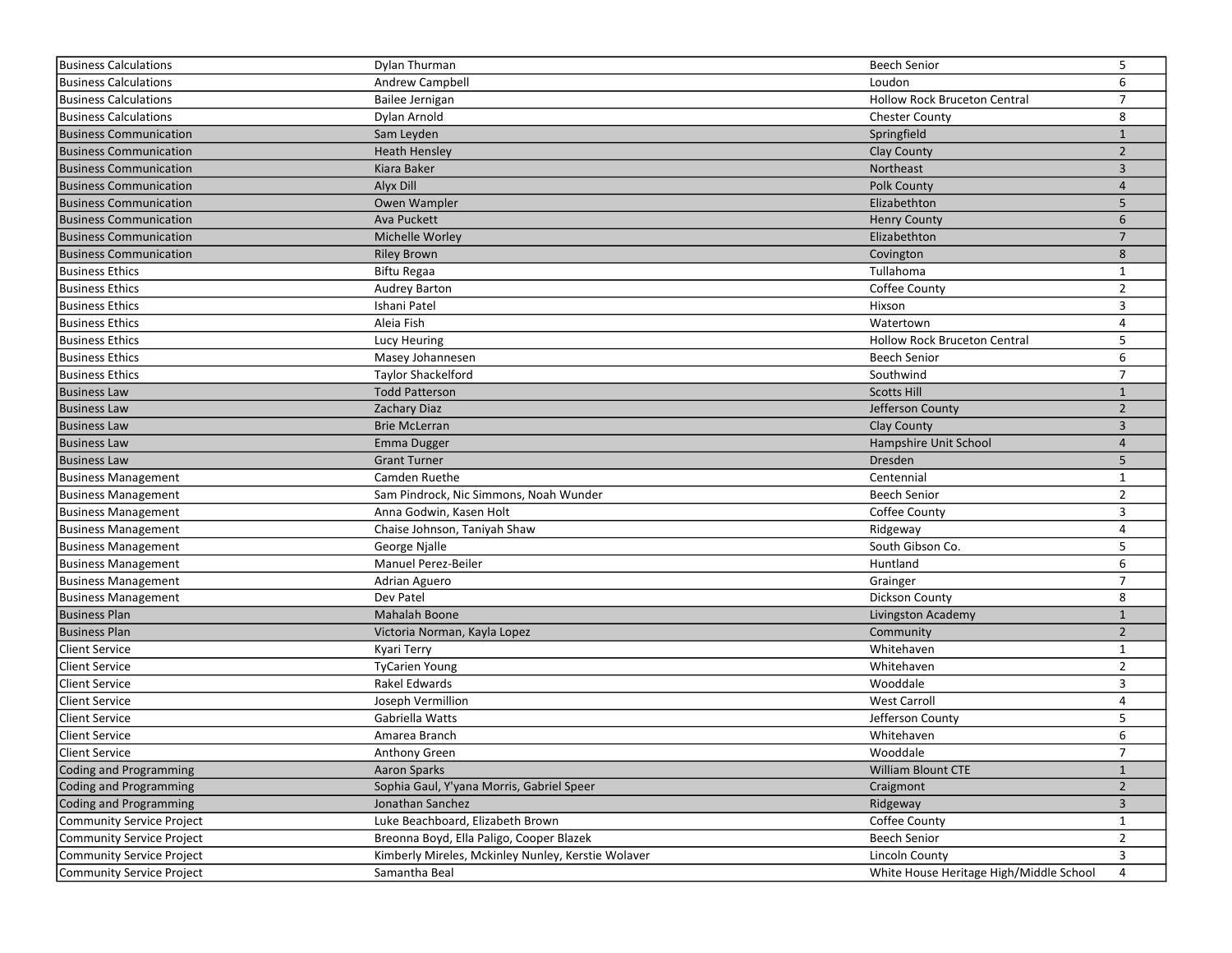| Community Service Project              | Katie Dean, Minnah Gouda, Lilly Ferrell | Watertown                               | 5               |
|----------------------------------------|-----------------------------------------|-----------------------------------------|-----------------|
| <b>Computer Applications</b>           | Caleb Estepp                            | Grainger                                | $\mathbf{1}$    |
| <b>Computer Applications</b>           | Ava George Wilber                       | Elizabethton                            | $\overline{2}$  |
| <b>Computer Applications</b>           | <b>Camden Trew</b>                      | Polk County                             | $\mathbf{3}$    |
| <b>Computer Applications</b>           | <b>Trey Allen</b>                       | <b>McMinn Central</b>                   | $\overline{4}$  |
| <b>Computer Applications</b>           | Calyn Acuff                             | Grainger                                | 5               |
| <b>Computer Applications</b>           | <b>Bryce Denton</b>                     | Grainger                                | 6               |
| Computer Game & Simulation Programming | Maddux Fleming, Coby Smith              | <b>Beech Senior</b>                     | $\mathbf{1}$    |
| Computer Game & Simulation Programming | Nicholas Trahan                         | Polk County                             | $\overline{2}$  |
| Computer Game & Simulation Programming | <b>Clancy Sand</b>                      | Coffee County                           | 3               |
| Computer Game & Simulation Programming | Holden Roaten                           | Elizabethton                            | 4               |
| Computer Game & Simulation Programming | Peter Pham, Syed Raza                   | Science Hill                            | 5               |
| <b>Computer Problem Solving</b>        | Julian Trujillo                         | Huntland                                | $\mathbf{1}$    |
| Computer Problem Solving               | Gunnar Schmidt                          | Culleoka                                | $\overline{2}$  |
| <b>Computer Problem Solving</b>        | Jonah Hampton                           | McKenzie                                | $\mathbf{3}$    |
| Computer Problem Solving               | Caleb Gregory                           | White House Heritage High/Middle School | $\overline{4}$  |
| Computer Problem Solving               | <b>Wesley Woods</b>                     | Portland                                | 5               |
| <b>Computer Problem Solving</b>        | George Dennis                           | Elizabethton                            | 6               |
| Computer Problem Solving               | Jonah Irrwin                            | <b>William Blount CTE</b>               | $\overline{7}$  |
| <b>Computer Problem Solving</b>        | Skylar Fair                             | Elizabethton                            | 8               |
| <b>Cyber Security</b>                  | Kovidh Gandreti                         | Collierville                            | $\mathbf{1}$    |
| <b>Cyber Security</b>                  | <b>Harrison Simpson</b>                 | Westview                                | $\overline{2}$  |
| <b>Cyber Security</b>                  | Gowtham Prasad                          | Collierville                            | 3               |
| <b>Cyber Security</b>                  | <b>Thomas Potter</b>                    | William Blount CTE                      | 4               |
| <b>Cyber Security</b>                  | Hayden Culbert                          | Elizabethton                            | 5               |
| <b>Cyber Security</b>                  | Joseph Roupe                            | Westview                                | 6               |
| <b>Cyber Security</b>                  | Dana Bourgeois                          | East Hickman                            | $\overline{7}$  |
| Cyber Security                         | <b>Brad Smith</b>                       | William Blount CTE                      | 8               |
| Data Analysis                          | Raksha Visvanathan                      | <b>White Station</b>                    | $\mathbf{1}$    |
| Database Design & Application          | Maggie Jacobs                           | Science Hill                            | $\mathbf{1}$    |
| Digital Video Production               | Selena Wheeler                          | <b>Science Hill</b>                     | $\mathbf{1}$    |
| Digital Video Production               | Keenan Miller                           | <b>Beech Senior</b>                     | $\overline{2}$  |
| Digital Video Production               | <b>Riley Bellamy</b>                    | Hixson                                  | $\overline{3}$  |
| Digital Video Production               | <b>Gareth Cox</b>                       | <b>Station Camp</b>                     | $\overline{4}$  |
| Digital Video Production               | Anjali Ananthula, Alexis Powell         | <b>Science Hill</b>                     | 5               |
| Digital Video Production               | KJ Harris, Ryan Ware                    | <b>Beech Senior</b>                     | 6               |
| Digital Video Production               | Nathaniel Wessel, Matt Nokes            | Dekalb County                           | $7\overline{ }$ |
| Digital Video Production               | Brett Walker, Isaac Brown               | <b>Dekalb County</b>                    | 8               |
| E-Business                             | Jase Moses, Pream Patel                 | Hixson                                  | $\mathbf{1}$    |
| Economics                              | <b>Britten Dugan</b>                    | <b>Science Hill</b>                     | $\mathbf{1}$    |
| Economics                              | Dalton Malmin                           | <b>Trousdale County</b>                 | $\overline{2}$  |
| Economics                              | Dhruv Patel                             | Collierville                            | $\overline{3}$  |
| Economics                              | Calleway Schmidt                        | Culleoka                                | 4               |
| Economics                              | Erik Fowler                             | Signal Mountain Middle                  | 5 <sup>1</sup>  |
| Economics                              | Camden Butler                           | Culleoka                                | 6               |
| Economics                              | Lorianne English                        | <b>Bristol Tennessee</b>                | $7^{\circ}$     |
| Economics                              | Kailey Diatikar                         | White House Heritage High/Middle School | 8               |
| Electronic Career Portfolio            | Cora Watt                               | Lincoln County                          | $\mathbf{1}$    |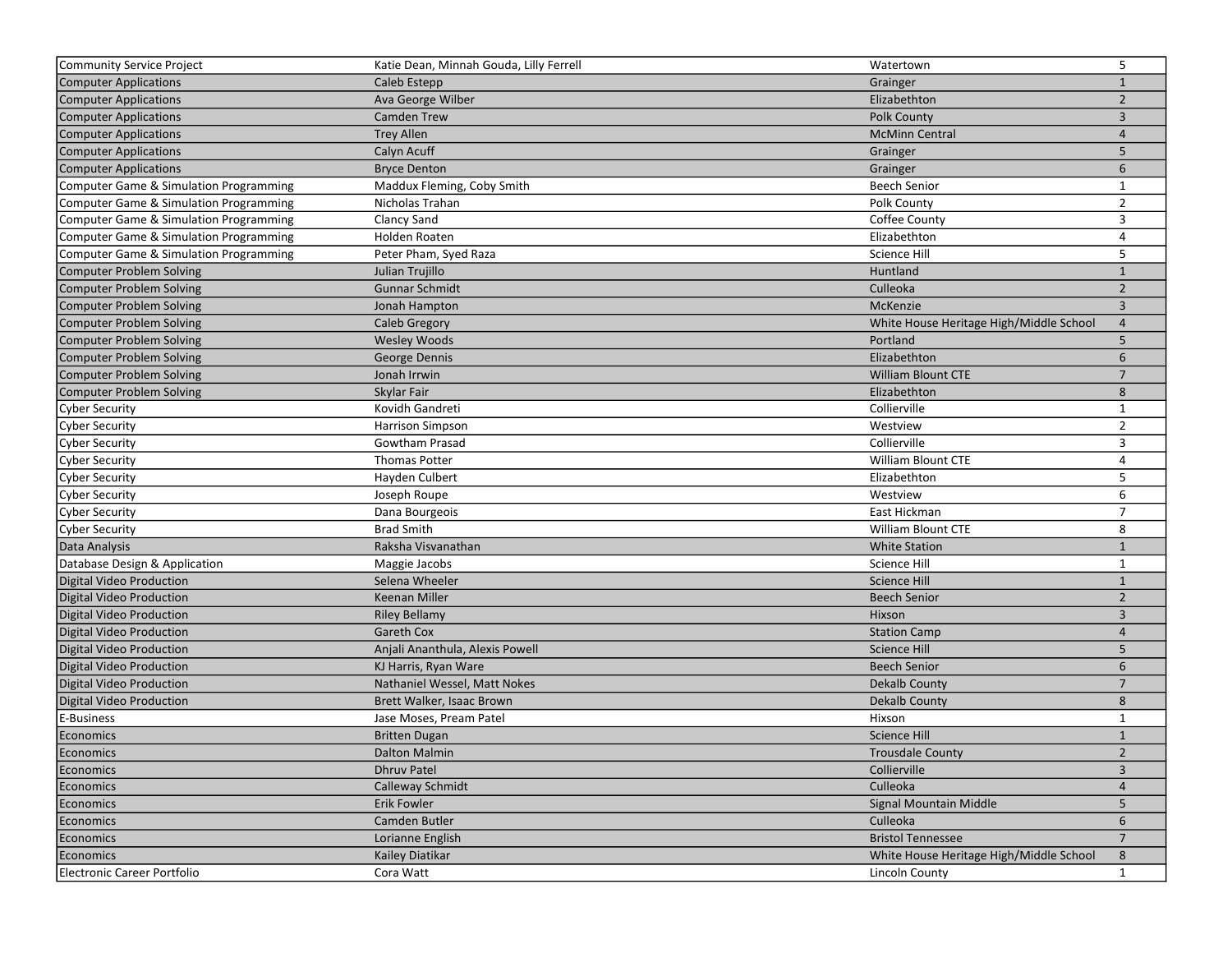| Electronic Career Portfolio               | Lauren Martin                                   | <b>McMinn County CTE Center</b>         | $\overline{2}$  |
|-------------------------------------------|-------------------------------------------------|-----------------------------------------|-----------------|
| Entrepreneurship                          | Isaac Knowles, Nathaniel Crook, Grayson Hendrix | <b>Dekalb County</b>                    | $\mathbf{1}$    |
| Entrepreneurship                          | Jason Johnston                                  | Rossview                                | $\overline{2}$  |
| <b>Future Business Leader</b>             | Anabell Green                                   | McMinn County CTE Center                | $\mathbf{1}$    |
| <b>Graphic Design</b>                     | Kenley Morrison, Saheli Patel, Brianna Hinds    | Hixson                                  | $\mathbf{1}$    |
| <b>Graphic Design</b>                     | Hogan Gilliam, Harley Gulley, Daisy Hudson      | Huntland                                | $\overline{2}$  |
| <b>Graphic Design</b>                     | Lourdes Carrillo                                | Lebanon                                 | $\overline{3}$  |
| <b>Graphic Design</b>                     | Arden Beach, Kelsey Brown                       | Hixson                                  | $\overline{4}$  |
| <b>Graphic Design</b>                     | Mikayla Roberts, Heaven Atkins, Audrey Rowe     | Hixson                                  | 5               |
| <b>Graphic Design</b>                     | Ryan Breeden, Tate Frye, Jarrett McLemore       | Heritage                                | 6               |
| <b>Graphic Design</b>                     | Cameron Kuykindall                              | Middle College                          | $\overline{7}$  |
| <b>Graphic Design</b>                     | Parker Wilkinson, Zander Diagle, Kaylin Keese   | Clarksville                             | 8               |
| <b>Health Care Administration</b>         | Baylor Baucom                                   | White House Heritage High/Middle School | $\mathbf{1}$    |
| <b>Health Care Administration</b>         | Leah Lewis                                      | <b>Scotts Hill</b>                      | $\overline{2}$  |
| Health Care Administration                | Anna Hall                                       | Dobyns-Bennett                          | 3               |
| Health Care Administration                | Natalie Williams                                | Westview                                | 4               |
| <b>Health Care Administration</b>         | <b>McKenzie Alley</b>                           | Halls                                   | 5               |
| <b>Health Care Administration</b>         | Abby Cross                                      | Dekalb County                           | 6               |
| <b>Health Care Administration</b>         | Terralyn Pemberton                              | Santa Fe                                | $\overline{7}$  |
| <b>Health Care Administration</b>         | Maleah Ruch                                     | Dekalb County                           | 8               |
| <b>Hospitality &amp; Event Management</b> | Emma Nakhoul, Chloe Stefan, Zody Weldon         | Dobyns-Bennett                          | $\mathbf{1}$    |
| <b>Hospitality &amp; Event Management</b> | Sierra Brown, Natalie Daugherty                 | <b>Franklin County</b>                  | $\overline{2}$  |
| Hospitality & Event Management            | Lauren Gray, Isabella Swanson                   | Morristown-Hamblen West                 | $\overline{3}$  |
| Hospitality & Event Management            | Ava Heeren, Sydney McDaniel                     | Hendersonville                          | 4               |
| Hospitality & Event Management            | Marissa Adams, Lynsey Bandy                     | Covington                               | 5               |
| Hospitality & Event Management            | Lisbeth Marceleno-Arredondo                     | <b>Coffee County</b>                    | 6               |
| Hospitality & Event Management            | Rishi Reddy, Neel Hoskere, Bhavya Reddy         | <b>Science Hill</b>                     | $\overline{7}$  |
| Hospitality & Event Management            | Cheyenne Stubblefield                           | Morristown-Hamblen East                 | 8               |
| Human Resource Management                 | Landry Thompson                                 | <b>White Station</b>                    | $\mathbf{1}$    |
| Human Resource Management                 | Sophia Bernard                                  | <b>Beech Senior</b>                     | $\overline{2}$  |
| Human Resource Management                 | Kayla Tucker                                    | East Robertson                          | 3               |
| Human Resource Management                 | Madyn Adcock                                    | Westmoreland                            | 4               |
| Human Resource Management                 | Anna Boyles                                     | <b>Bristol Tennessee</b>                | 5               |
| Human Resource Management                 | <b>Emily Potts</b>                              | Summertown                              | 6               |
| Human Resource Management                 | Abigail Smith                                   | East Robertson                          | $\overline{7}$  |
| Human Resource Management                 | Natalie Hill                                    | Santa Fe                                | 8               |
| Impromptu Speaking                        | Micah Bell                                      | Middle College                          | $\mathbf{1}$    |
| Impromptu Speaking                        | Ashe Moulden                                    | Middle College                          | $\overline{2}$  |
| Impromptu Speaking                        | Chloe Roby                                      | Middle College                          | 3               |
| Impromptu Speaking                        | <b>Griffin Townsend</b>                         | Jefferson County                        | $\overline{4}$  |
| <b>Impromptu Speaking</b>                 | Hadlee Lamberson                                | Watertown                               | 5               |
| Impromptu Speaking                        | Owen McNeil                                     | Huntland                                | 6               |
| Impromptu Speaking                        | <b>Ridge Ruble</b>                              | Dobyns-Bennett                          | $7\overline{ }$ |
| Impromptu Speaking                        | Josephine Zeoli                                 | <b>Happy Valley</b>                     | 8               |
| Insurance & Risk Management               | Alice Shi                                       | <b>Bristol Tennessee</b>                | $\mathbf{1}$    |
| Insurance & Risk Management               | Sam Ellis                                       | Hampshire Unit School                   | $\overline{2}$  |
| Insurance & Risk Management               | Phoenix Dodson                                  | Hardin Valley Academy                   | 3               |
| International Business                    | <b>Yoselin Perez</b>                            | Ridgeway                                | 1               |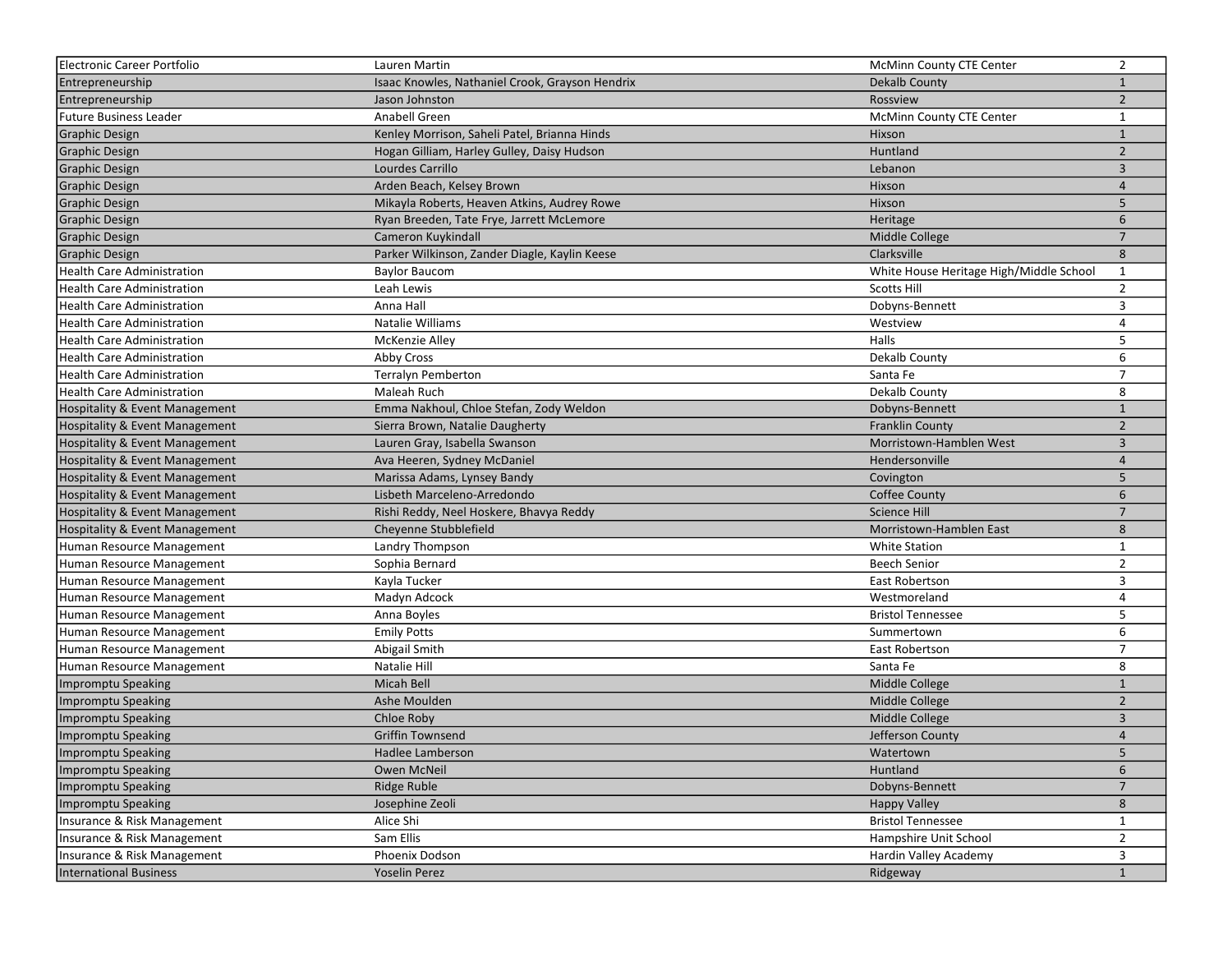| International Business                 | Taylor Nguyen, Quentin Hicks                      | Southwind                           | $\overline{2}$          |
|----------------------------------------|---------------------------------------------------|-------------------------------------|-------------------------|
| Introduction to Business Communication | Sophia Stone                                      | Science Hill                        | $\mathbf{1}$            |
| Introduction to Business Communication | Mary Williams                                     | <b>Hollow Rock Bruceton Central</b> | $\overline{2}$          |
| Introduction to Business Communication | <b>Madeline Martin</b>                            | Dekalb County                       | 3                       |
| Introduction to Business Communication | Atiyana Wike                                      | Northeast                           | 4                       |
| Introduction to Business Communication | Kayden Lindley                                    | <b>Henry County</b>                 | 5                       |
| Introduction to Business Communication | Abby Quinn                                        | <b>Hollow Rock Bruceton Central</b> | 6                       |
| Introduction to Business Communication | Kaila Evans                                       | Morristown-Hamblen West             | $\overline{7}$          |
| Introduction to Business Communication | Liliana Byrns                                     | Dobyns-Bennett                      | 8                       |
| Introduction to Business Concepts      | Camden Baxter                                     | <b>Clay County</b>                  | $\mathbf{1}$            |
| Introduction to Business Concepts      | Megan Wachtel                                     | Grainger                            | $\overline{2}$          |
| Introduction to Business Concepts      | Amanda Noe                                        | <b>Science Hill</b>                 | 3                       |
| Introduction to Business Concepts      | Zareth Varillas Corona                            | Morristown-Hamblen East             | $\overline{4}$          |
| Introduction to Business Concepts      | <b>Tadd Reynolds</b>                              | Dickson County                      | 5                       |
| Introduction to Business Concepts      | <b>Andrew Graves</b>                              | Santa Fe                            | 6                       |
| Introduction to Business Concepts      | Caleb Steach                                      | Dobyns-Bennett                      | $\overline{7}$          |
| Introduction to Business Concepts      | Lizzie Bentley                                    | East Hickman                        | 8                       |
| Introduction to Business Presentation  | Zion Washington, Morgan Martin                    | Cordova                             | $\mathbf{1}$            |
| Introduction to Business Presentation  | Cadence Logue                                     | Watertown                           | $\overline{2}$          |
| Introduction to Business Presentation  | Luke Elkins, Eli Eastridge                        | <b>Stewart County</b>               | 3                       |
| Introduction to Business Presentation  | Nate King                                         | <b>Beech Senior</b>                 | 4                       |
| Introduction to Business Presentation  | Amelia Northam, Owen Stevenson, Danielle Thornton | <b>Henry County</b>                 | 5                       |
| Introduction to Business Presentation  | Savannah Brooks, Julianne Kirby                   | Campbell County                     | 6                       |
| Introduction to Business Presentation  | Kalee Clark, Demarius Jones, Nia Peoples          | Middle College                      | $\overline{7}$          |
| Introduction to Business Procedures    | Jakobe Smith                                      | Covington                           | $\mathbf{1}$            |
| Introduction to Business Procedures    | <b>Brooklyn Colburn</b>                           | Huntland                            | $\overline{2}$          |
| Introduction to Business Procedures    | Kali Phillips                                     | Grainger                            | 3                       |
| Introduction to Business Procedures    | Jade Arnold                                       | Hampshire Unit School               | $\overline{4}$          |
| Introduction to Business Procedures    | Ella Helms                                        | <b>Coffee County</b>                | 5                       |
| Introduction to Business Procedures    | <b>Josh Simmons</b>                               | Westview                            | 6                       |
| Introduction to Business Procedures    | <b>Emily Robinson</b>                             | Dekalb County                       | $\overline{7}$          |
| Introduction to Business Procedures    | <b>Tyler Hambrick</b>                             | <b>Shelbyville Central</b>          | 8                       |
| Introduction to Event Planning         | Grace Hollifield                                  | <b>Happy Valley</b>                 | $\mathbf{1}$            |
| Introduction to Event Planning         | Melanie Diaz-Johnson                              | Morristown-Hamblen East             | $\overline{2}$          |
| Introduction to Event Planning         | Alaina Richards                                   | Dickson County                      | 3                       |
| Introduction to Event Planning         | Nora Blevins, Sophie Mosley                       | Lebanon                             | 4                       |
| Introduction to Event Planning         | Katie Ellington                                   | <b>Henry County</b>                 | 5                       |
| Introduction to Event Planning         | Luke Midgett, Brayden Summers, Carson Vincent     | Dekalb County                       | 6                       |
| Introduction to FBLA                   | <b>Ella Cummins</b>                               | <b>Clay County</b>                  | $\mathbf{1}$            |
| Introduction to FBLA                   | Melyssah Toledo                                   | Science Hill                        | $\overline{2}$          |
| Introduction to FBLA                   | Teresa Brown                                      | Hendersonville                      | $\overline{\mathbf{3}}$ |
| Introduction to FBLA                   | Kmariyah Espinal-Spivey                           | Westview                            | 4                       |
| Introduction to FBLA                   | Sophia Houston                                    | Alvin C. York Institute             | 5                       |
| Introduction to FBLA                   | Skylor DeLoach                                    | McKenzie                            | 6                       |
| Introduction to FBLA                   | MaKayla Tyree                                     | Watertown                           | $7\overline{ }$         |
| Introduction to FBLA                   | <b>Cooper Bailey</b>                              | <b>Clay County</b>                  | 8                       |
| Introduction to Financial Math         | Ty Jones                                          | <b>Scotts Hill</b>                  | $\mathbf{1}$            |
| Introduction to Financial Math         | Cannon Elliott                                    | Westview                            | $\overline{2}$          |
|                                        |                                                   |                                     |                         |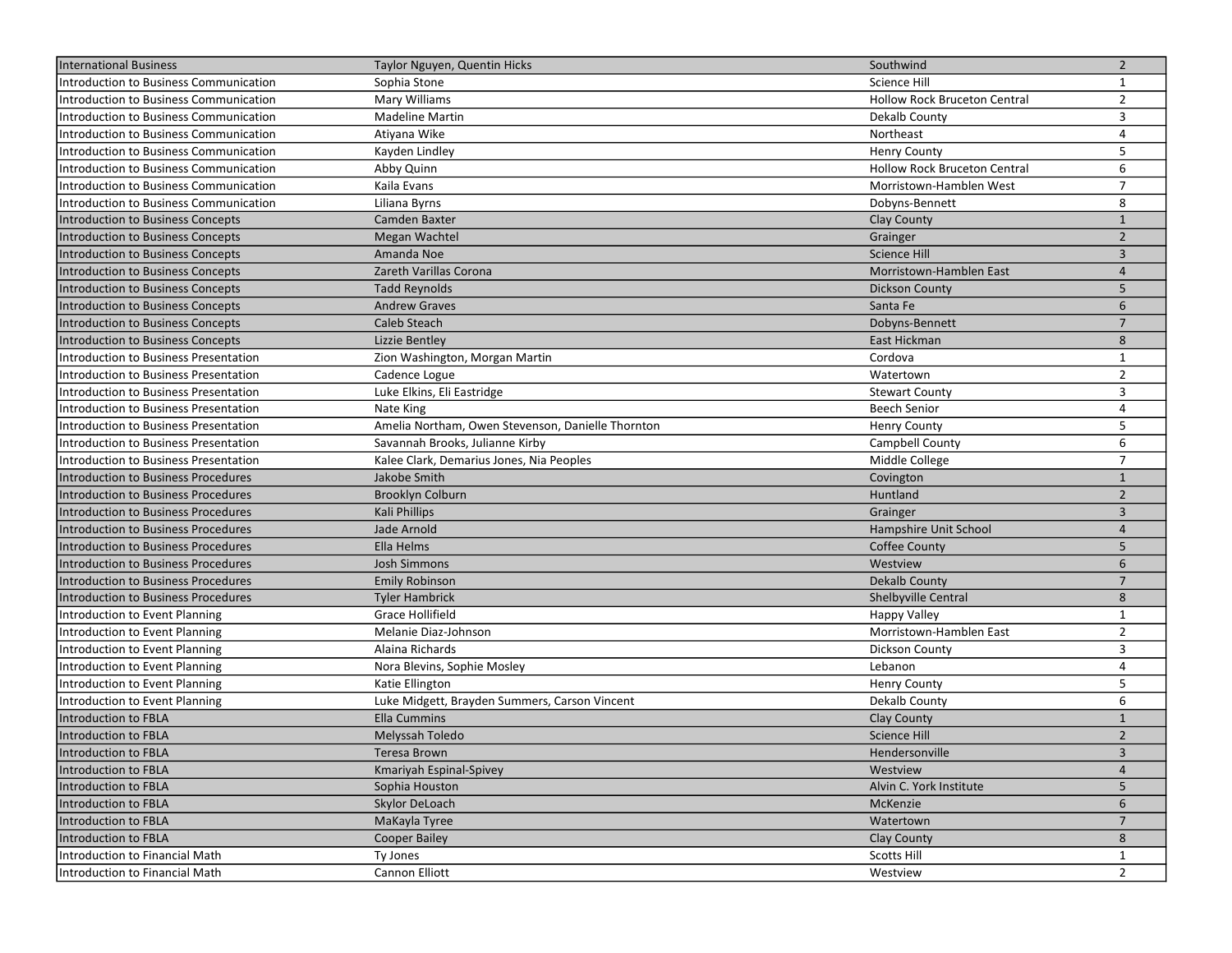| Introduction to Financial Math                 | Xiaotong Jian                          | <b>Giles County</b>              | 3              |
|------------------------------------------------|----------------------------------------|----------------------------------|----------------|
| Introduction to Financial Math                 | Knox Black                             | Westview                         | $\overline{4}$ |
| Introduction to Financial Math                 | Misha Vu                               | Westview                         | 5              |
| Introduction to Financial Math                 | <b>Andrew Moses</b>                    | Dobyns-Bennett                   | 6              |
| Introduction to Financial Math                 | Olley Todd                             | Coffee County                    | $\overline{7}$ |
| Introduction to Financial Math                 | Alayshia Smith                         | <b>McMinn Central</b>            | 8              |
| Introduction to Information Technology         | Dalton Sanford                         | Westview                         | $\mathbf{1}$   |
| Introduction to Information Technology         | Gabe Gilliam                           | Westview                         | $\overline{2}$ |
| Introduction to Information Technology         | <b>Addison Yates</b>                   | <b>East Robertson</b>            | 3              |
| Introduction to Information Technology         | Naomi Hiatt                            | Culleoka                         | $\overline{4}$ |
| Introduction to Information Technology         | Julian Barry                           | William Blount CTE               | 5              |
| Introduction to Information Technology         | <b>Blake Reynolds</b>                  | <b>Coffee County</b>             | 6              |
| Introduction to Information Technology         | Carley Lawson                          | William Blount CTE               | $\overline{7}$ |
| Introduction to Information Technology         | <b>Sidney Casey</b>                    | Halls                            | 8              |
| <b>Introduction to Parliamentary Procedure</b> | <b>Brady Welch</b>                     | Tullahoma                        | $\mathbf{1}$   |
| Introduction to Parliamentary Procedure        | Kaitlyn Brundige                       | Westview                         | $\overline{2}$ |
| Introduction to Parliamentary Procedure        | Aaron Beal                             | Watertown                        | 3              |
| Introduction to Parliamentary Procedure        | <b>Enzley Newsom</b>                   | <b>Scotts Hill</b>               | 4              |
| Introduction to Parliamentary Procedure        | Taylor Ashford                         | Watertown                        | 5              |
| Introduction to Parliamentary Procedure        | <b>Autumn Martin</b>                   | Westview                         | 6              |
| Introduction to Parliamentary Procedure        | McKenzie Reinoehl                      | Watertown                        | $\overline{7}$ |
| Introduction to Public Speaking                | Liza Freeze                            | <b>Coffee County</b>             | $\mathbf{1}$   |
| Introduction to Public Speaking                | Ava Warman                             | <b>McKenzie</b>                  | $\overline{2}$ |
| Introduction to Public Speaking                | Abbigail Hatmaker                      | Anderson Co Career & Tech Center | 3              |
| Introduction to Public Speaking                | Madelyn Harrell                        | <b>Franklin County</b>           | $\overline{4}$ |
| Introduction to Public Speaking                | Abby Hixson                            | Watertown                        | 5              |
| Introduction to Public Speaking                | Parker Reynolds                        | Huntland                         | 6              |
| Introduction to Public Speaking                | Leaira Belton                          | <b>McMinn County CTE Center</b>  | $\overline{7}$ |
| Introduction to Public Speaking                | Ellie-Anne Yarbrough                   | Clinton                          | 8              |
| Introduction to Social Media Strategy          | Emily Angel, Eden Rigsby, Ellie Shanks | Lebanon                          | $\mathbf{1}$   |
| Introduction to Social Media Strategy          | Maleah Pinnix, Anna Breece             | East Hickman                     | $\overline{2}$ |
| Introduction to Social Media Strategy          | Sara Miller, Ryelynn Powers            | <b>Station Camp</b>              | 3              |
| Introduction to Social Media Strategy          | Sarah Brotton, Caitlyn Birch           | Hixson                           | 4              |
| Introduction to Social Media Strategy          | Lily Middleton, Lauren Nelson          | Campbell County                  | 5              |
| Introduction to Social Media Strategy          | Joel Baker, Krish Patel                | Coffee County                    | 6              |
| Job Interview                                  | <b>Helen Burton</b>                    | Anderson Co Career & Tech Center | $\mathbf{1}$   |
| Job Interview                                  | Ellen Ridgill                          | <b>Beech Senior</b>              | $\overline{2}$ |
| Job Interview                                  | Erin McKendree                         | <b>Halls</b>                     | 3              |
| Job Interview                                  | <b>Lily Avison</b>                     | Clinton                          | $\overline{4}$ |
| Job Interview                                  | Nicholas Miller                        | Jefferson County                 | 5              |
| Job Interview                                  | Jettie Mabry                           | Livingston Academy               | 6              |
| Job Interview                                  | Jamiya Richardson                      | Wooddale                         | $\overline{7}$ |
| Job Interview                                  | Christina Howard                       | <b>Dekalb County</b>             | 8              |
| Journalism                                     | Emma Matlock                           | Covington                        | $\mathbf{1}$   |
| Journalism                                     | Mickaela Sandlin                       | Portland                         | $\overline{2}$ |
| Journalism                                     | Sage Stidham                           | Westmoreland                     | 3              |
| Journalism                                     | Ethan Tanner                           | <b>Stewart County</b>            | 4              |
| Journalism                                     | Lydia Williams                         | West Greene                      | 5              |
|                                                |                                        |                                  |                |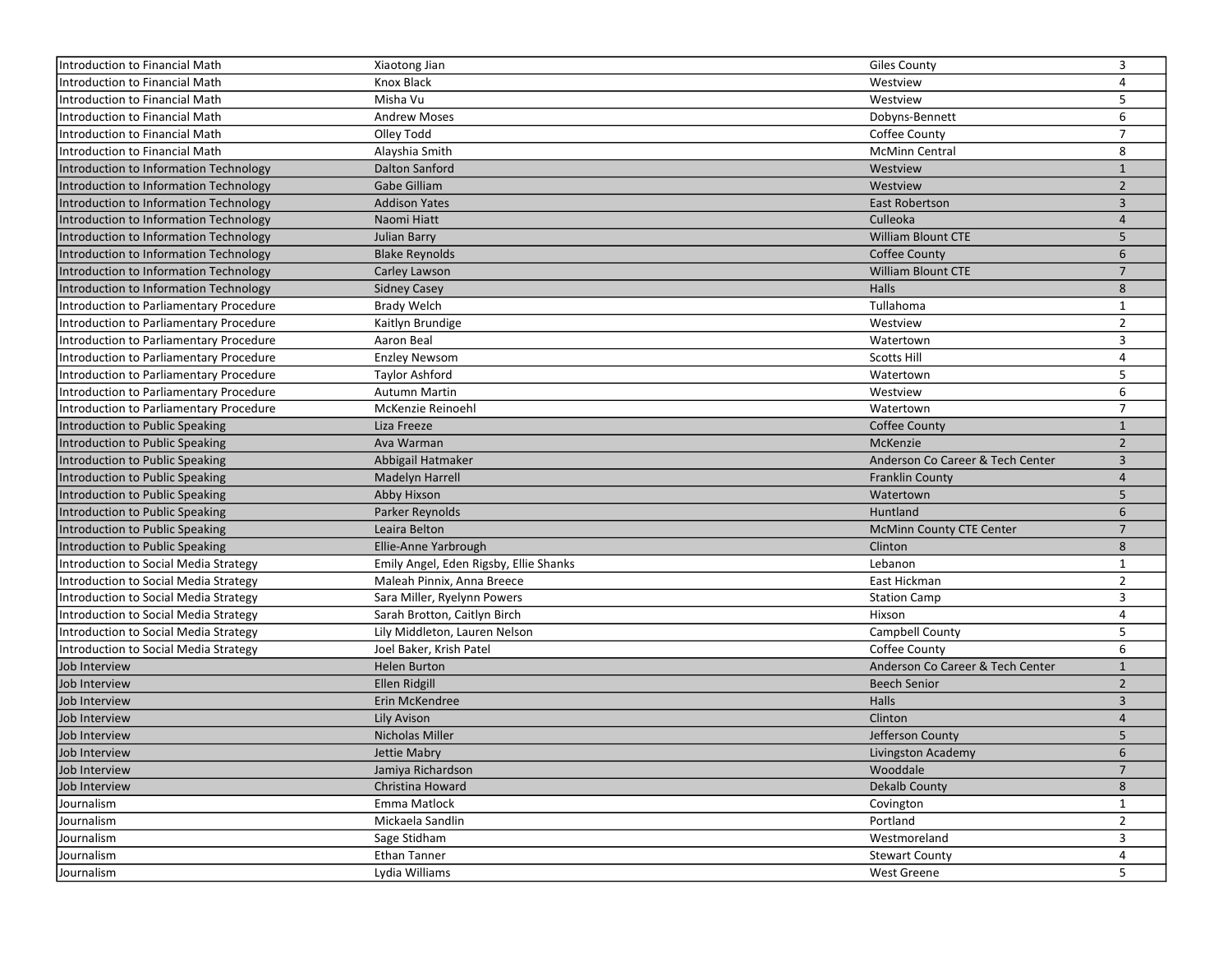| Journalism                                            | Hattie Johnson                                       | Huntland                                | 6              |
|-------------------------------------------------------|------------------------------------------------------|-----------------------------------------|----------------|
| Journalism                                            | Emma Hodge                                           | Jefferson County                        | $\overline{7}$ |
| Journalism                                            | Autumn Hill                                          | Clinton                                 | 8              |
| Local Chapter Annual Business Report                  | Connor Fox, Anna Godwin, Kasen Holt                  | Coffee County                           | $\mathbf{1}$   |
| Local Chapter Annual Business Report                  | Anna Grace Caesar, Rose Druckenmiller, Jacob Levy    | Centennial                              | $\overline{2}$ |
| <b>Management Information Systems</b>                 | Malia Lambert, Jeremiah Butler                       | Craigmont                               | $\mathbf{1}$   |
| Marketing                                             | Ansley McNutt, Pooja Desai                           | Lebanon                                 | $\mathbf{1}$   |
| Marketing                                             | Fatima Santos, Alison Willis, Yadira Hernandez       | Grainger                                | $\overline{2}$ |
| Marketing                                             | Kyle Wankel, Caydon Debord                           | Grainger                                | $\overline{3}$ |
| Middle Level - Annual Chapter Activities Presentation | <b>Taylor McBride</b>                                | Coffee County Middle School             | $\mathbf{1}$   |
| Middle Level - Annual Chapter Activities Presentation | Lillian Villamar                                     | West Middle School                      | $\overline{2}$ |
| Middle Level - Annual Chapter Activities Presentation | <b>Brylee Davis</b>                                  | T.A. Dugger Middle School               | 3              |
| Middle Level - Business Ethics                        | Rileigh Johnson                                      | West Middle School                      | $\mathbf{1}$   |
| Middle Level - Business Etiquette                     | Sarah Weaver                                         | Coffee County Middle School             | $\mathbf{1}$   |
| Middle Level - Business Etiquette                     | Jonah Rathjen Vallejos                               | West Middle School                      | $\overline{2}$ |
| Middle Level - Business Etiquette                     | Lilly Matherne                                       | Coffee County Middle School             | 3              |
| Middle Level - Business Etiquette                     | <b>Riley Howell</b>                                  | Coffee County Middle School             | 4              |
| Middle Level - Career Exploration                     | <b>Edward Henry</b>                                  | West Middle School                      | $\mathbf{1}$   |
| Middle Level - Career Exploration                     | <b>Nicholas Morris</b>                               | Coffee County Middle School             | $\overline{2}$ |
| Middle Level - Career Exploration                     | Marylynn Colter                                      | Coffee County Middle School             | $\overline{3}$ |
| Middle Level - Career Research                        | Ellie Simpson                                        | West Middle School                      | $\mathbf{1}$   |
| Middle Level - Career Research                        | Maliyah Webb                                         | Coffee County Middle School             | $\overline{2}$ |
| Middle Level - Career Research                        | Summer Smith                                         | T.A. Dugger Middle School               | 3              |
| Middle Level - Community Service Presentation         | Jaydee Nogodula, Danni Hillis                        | Coffee County Middle School             | $\mathbf{1}$   |
| Middle Level - Critical Thinking                      | Eriannah Earnest                                     | T.A. Dugger Middle School               | $\mathbf{1}$   |
| Middle Level - Critical Thinking                      | Kaitlyn Huddleston                                   | Coffee County Middle School             | $\overline{2}$ |
| Middle Level - Digital Citizenship                    | Sam Hockett                                          | Coffee County Middle School             | $\mathbf{1}$   |
| Middle Level - Digital Citizenship                    | <b>Kiley Earhart</b>                                 | West Middle School                      | $\overline{2}$ |
| Middle Level - Elevator Speech                        | Jessica Jones                                        | West Middle School                      | $\mathbf{1}$   |
| Middle Level - Exploring Business Issues              | Cambree Moyers, Thomas Cunningham                    | West Middle School                      | $\mathbf{1}$   |
| Middle Level - Exploring Business Issues              | Trinity Dillingham, Matthew Dillingham, Logan Porter | T.A. Dugger Middle School               | $\overline{2}$ |
| Middle Level - Exploring Computer Science             | Jace Bowman                                          | T.A. Dugger Middle School               | $\mathbf{1}$   |
| Middle Level - Exploring Computer Science             | Olivia West                                          | Coffee County Middle School             | $\overline{2}$ |
| Middle Level - Exploring Economics                    | Hallie Jacobs                                        | Coffee County Middle School             | $\mathbf{1}$   |
| Middle Level - Exploring Technology                   | Cade Williams                                        | Coffee County Middle School             | $\mathbf{1}$   |
| Middle Level - FBLA Concepts                          | Ava Duncan                                           | West Middle School                      | $\mathbf{1}$   |
| Middle Level - FBLA Concepts                          | <b>Serenity Ridner</b>                               | Coffee County Middle School             | $\overline{2}$ |
| Middle Level - Financial Literacy                     | <b>Thomas Anderson</b>                               | West Middle School                      | 1              |
| Middle Level - Financial Literacy                     | Kendall Houck                                        | Coffee County Middle School             | $\overline{2}$ |
| Middle Level - Interpersonal Communication            | Sadie Hockett                                        | Coffee County Middle School             | $\mathbf{1}$   |
| Middle Level - Leadership                             | Kelsea Phill                                         | White House Heritage High/Middle School | $\mathbf{1}$   |
| Middle Level - Leadership                             | Klaryssa Phillips                                    | Coffee County Middle School             | $\overline{2}$ |
| Middle Level - Leadership                             | Isabella Rentschler                                  | White House Heritage High/Middle School | 3              |
| Middle Level - Learning Strategies                    | Kamiriya Johnson                                     | West Middle School                      | $\mathbf{1}$   |
| Middle Level - Marketing Mix Challenge                | <b>Addison Mullican</b>                              | Coffee County Middle School             | $\mathbf{1}$   |
| Middle Level - Mission & Pledge                       | Jossalyn Garcia                                      | West Middle School                      | $\mathbf{1}$   |
| Middle Level - Mission & Pledge                       | <b>Kiley Jones</b>                                   | Coffee County Middle School             | $\overline{2}$ |
| Middle Level - Multimedia & Website Development       | Lucas Turner, Patrick Jacobs                         | Coffee County Middle School             | $\mathbf{1}$   |
|                                                       |                                                      |                                         |                |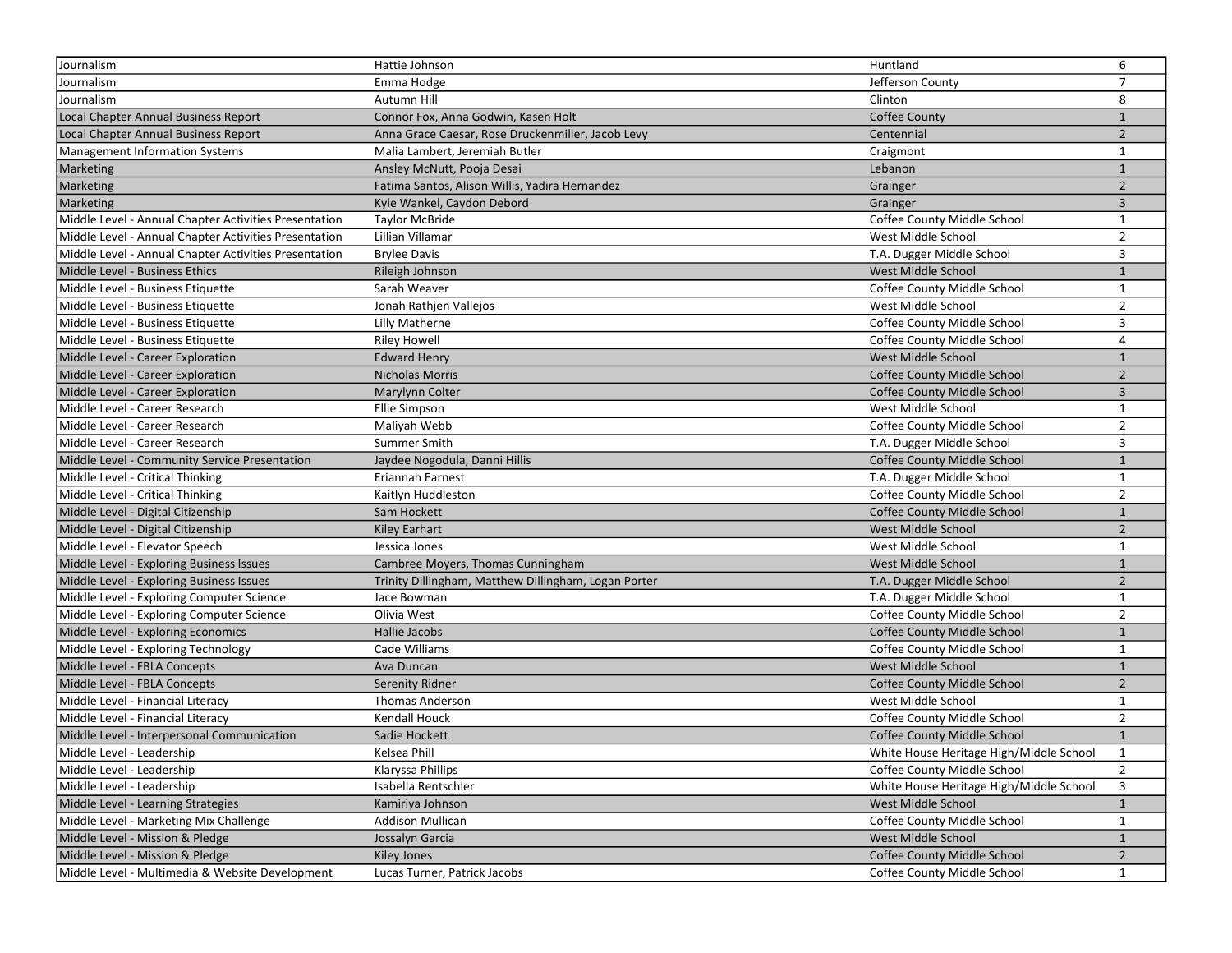| Middle Level - Multimedia & Website Development | Beau McNatt                                                                       | West Middle School               | $\overline{2}$ |
|-------------------------------------------------|-----------------------------------------------------------------------------------|----------------------------------|----------------|
| Middle Level - Running an Effective Meeting     | Hayden Good                                                                       | West Middle School               | $\mathbf{1}$   |
| Middle Level - Running an Effective Meeting     | <b>Addison McNeely</b>                                                            | Coffee County Middle School      | $\overline{2}$ |
| Middle Level - Running an Effective Meeting     | <b>Riley Berry</b>                                                                | T.A. Dugger Middle School        | $\overline{3}$ |
| Middle Level - Running an Effective Meeting     | Ava Kelley                                                                        | Coffee County Middle School      | 4              |
| Middle Level - Video Game Challenge             | Allyson Disaso, Jack White                                                        | T.A. Dugger Middle School        | 1              |
| Network Design                                  | Matthew Meadows, William Warwick                                                  | Heritage                         | $1\,$          |
| Network Design                                  | Torian Lee, Jazmine Johnson                                                       | Craigmont                        | $\overline{2}$ |
| Network Design                                  | Haley Johnson                                                                     | <b>Dekalb County</b>             | 3              |
| Networking Concepts                             | Aubrey Chea                                                                       | Craigmont                        | $\mathbf{1}$   |
| Networking Concepts                             | Michael Collier                                                                   | Westview                         | $\overline{2}$ |
| <b>Networking Concepts</b>                      | Jacob Foltz                                                                       | Westview                         | 3              |
| <b>Networking Concepts</b>                      | Dori Johnson                                                                      | <b>West Carroll</b>              | $\overline{4}$ |
| <b>Networking Concepts</b>                      | Allie Bowden                                                                      | Hampshire Unit School            | 5              |
| Organizational Leadership                       | Abbie Underwood                                                                   | <b>Science Hill</b>              | $\mathbf{1}$   |
| Organizational Leadership                       | Samuel Guettner                                                                   | Hampshire Unit School            | $\overline{2}$ |
| Organizational Leadership                       | Yeleeya Li                                                                        | <b>Science Hill</b>              | 3              |
| Organizational Leadership                       | <b>Nick Suttle</b>                                                                | Portland                         | $\overline{4}$ |
| Organizational Leadership                       | Dylan Hutson                                                                      | Westview                         | 5              |
| Organizational Leadership                       | <b>Ally Fuller</b>                                                                | Dekalb County                    | 6              |
| Organizational Leadership                       | <b>Carley Shadrick</b>                                                            | <b>McMinn County CTE Center</b>  | $\overline{7}$ |
| Organizational Leadership                       | Harshita Mistry                                                                   | <b>Coffee County</b>             | 8              |
| Parliamentary Procedure                         | Manny Seay, Bethany Luttrell, Lexy Halbert, Kyra Guess, Gracey Bonner             | Watertown                        | $\mathbf{1}$   |
| Parliamentary Procedure                         | Garnet Cuello, Katie Ellis, Anna Chamblee, Kassidy Northcutt, Angelina Robertson  | Tullahoma                        | $\overline{2}$ |
| Parliamentary Procedure                         | Breonna Boyd, Amanda Buhrow, Ella Esser, Kaley Johannesen                         | <b>Beech Senior</b>              | 3              |
| Parliamentary Procedure                         | Mackenzie Thomas, Dagen Baltimore, Parker Geier, Brooklyn Scruggs, Dakota Burnett | <b>Grundy County</b>             | 4              |
| Personal Finance                                | Rachel Wade                                                                       | <b>Bristol Tennessee</b>         | $\mathbf{1}$   |
| Personal Finance                                | Andrew Thornburg                                                                  | South Greene                     | $\overline{2}$ |
| Personal Finance                                | <b>Emilee Metcalf</b>                                                             | Clinton                          | 3              |
| Personal Finance                                | Will Morelli                                                                      | <b>Lincoln County</b>            | 4              |
| Personal Finance                                | <b>Sterling Grant</b>                                                             | Westmoreland                     | 5              |
| Personal Finance                                | <b>Emmitt Adcock</b>                                                              | Westmoreland                     | 6              |
| Personal Finance                                | Hunter Toth                                                                       | South Greene                     | $\overline{7}$ |
| Personal Finance                                | Carly Bunch                                                                       | Anderson Co Career & Tech Center | 8              |
| Political Science                               | Aidan Davis                                                                       | Dobyns-Bennett                   | $\mathbf{1}$   |
| Political Science                               | Rodney Woods                                                                      | Covington                        | $\overline{2}$ |
| Political Science                               | Nashla Rodriguez-Moncion                                                          | Rossview                         | 3              |
| Political Science                               | Lakelan Hammonds                                                                  | McMinn County CTE Center         | 4              |
| Political Science                               | Remington Coulter                                                                 | Lawrence County                  | 5              |
| Political Science                               | Seth Russell                                                                      | <b>William Blount CTE</b>        | 6              |
| Political Science                               | Anirudh Jaishankar                                                                | Science Hill                     | $\overline{7}$ |
| Political Science                               | Hanna Ridenour                                                                    | Anderson Co Career & Tech Center | 8              |
| Public Service Announcement                     | Elizabeth Brown, Makenna Orrick                                                   | Coffee County                    | $\mathbf{1}$   |
| <b>Public Service Announcement</b>              | Breonna Gandhi, Jamie Pierce                                                      | <b>Coffee County</b>             | $\overline{2}$ |
| Public Service Announcement                     | Collin Wankel, Coral Weber                                                        | South Gibson Co.                 | 3              |
| <b>Public Service Announcement</b>              | Elizabeth Walker, Andrew Denham                                                   | Science Hill                     | $\overline{4}$ |
| <b>Public Service Announcement</b>              | Jasmine Bilbrey, Allie Goodwin, Alyssa Gilpin                                     | <b>Dekalb County</b>             | 5              |
| <b>Public Service Announcement</b>              | Riya Pramod                                                                       | <b>White Station</b>             | 6              |
|                                                 |                                                                                   |                                  |                |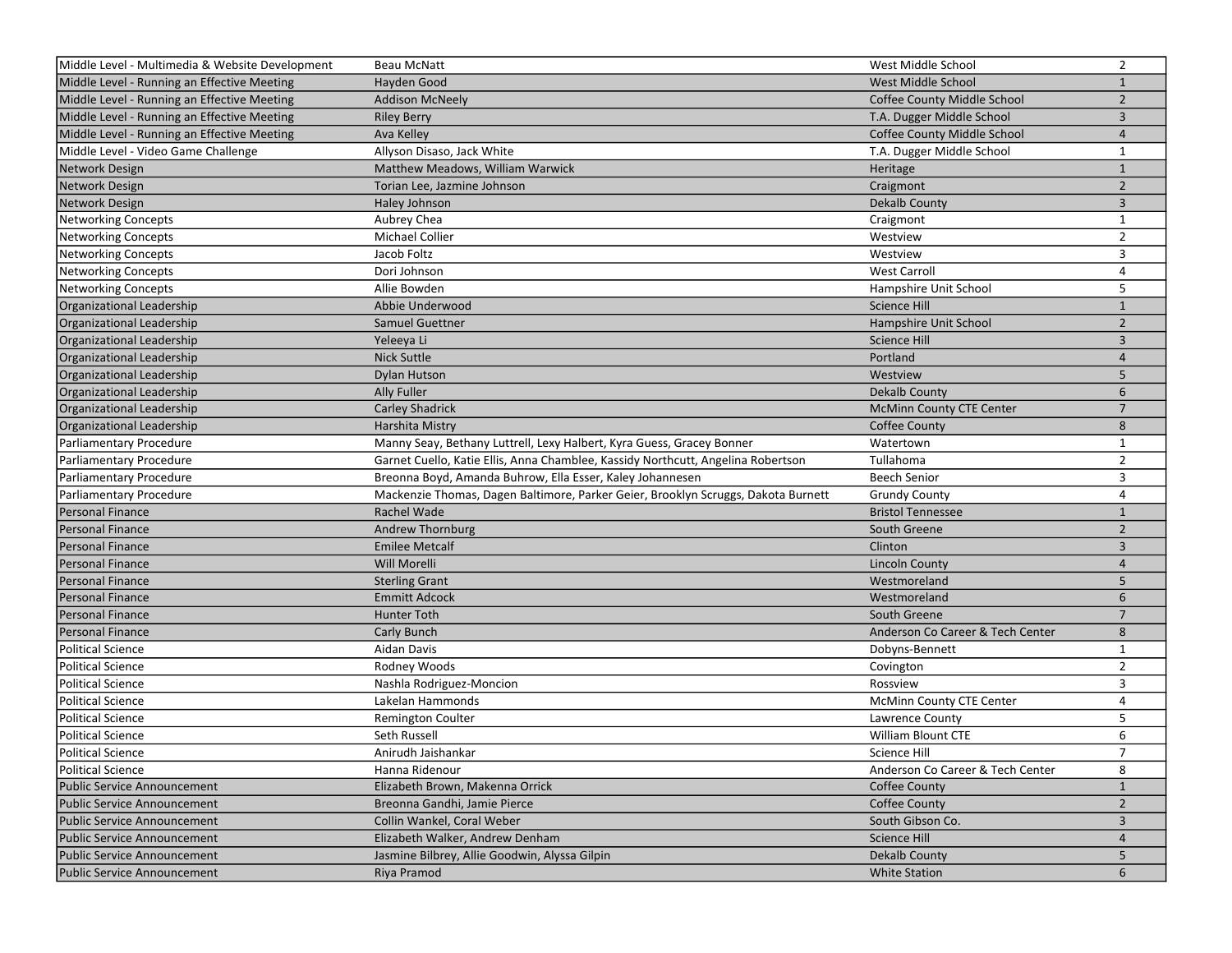| <b>Public Service Announcement</b> | Katie Jones                                     | Heritage                                | $\overline{7}$ |
|------------------------------------|-------------------------------------------------|-----------------------------------------|----------------|
| <b>Public Service Announcement</b> | Katie Colwell, Sadie West, Haidyn Hale          | <b>Dekalb County</b>                    | 8              |
| Public Speaking                    | Hannah Tienter                                  | Watertown                               | $\mathbf{1}$   |
| Public Speaking                    | Nicole Maneiro                                  | <b>Warren County</b>                    | $\overline{2}$ |
| Public Speaking                    | Noah Synder                                     | Jefferson County                        | 3              |
| Public Speaking                    | Ashley Rigney                                   | Coffee County                           | 4              |
| Public Speaking                    | Ramsee Barbee                                   | White House Heritage High/Middle School | 5              |
| Public Speaking                    | Lauren Bobo                                     | Community                               | 6              |
| Public Speaking                    | Katie Ditmars                                   | Signal Mountain Middle                  | $\overline{7}$ |
| Public Speaking                    | Leah Smith                                      | Franklin County                         | 8              |
| <b>Publication Design</b>          | Emma Parson, Morgan Delashmitt                  | Hixson                                  | $\mathbf{1}$   |
| <b>Publication Design</b>          | Darryll Cook, Nathan Shepperd                   | <b>Stewart County</b>                   | $\overline{2}$ |
| <b>Publication Design</b>          | Karisse Dickison                                | Elizabethton                            | 3              |
| <b>Publication Design</b>          | Brina Goin, Megan Mabe, Connor Wiederspahn      | Heritage                                | $\overline{4}$ |
| <b>Publication Design</b>          | Kaylee Easter                                   | Rossview                                | 5              |
| <b>Publication Design</b>          | Macie Lawrence                                  | <b>Coffee County</b>                    | 6              |
| Sales Presentation                 | Dylan Hardison                                  | <b>Stewart County</b>                   | 1              |
| Sales Presentation                 | Jade Godfrey, Jericah Guillermo, Dev Shah       | Clarksville                             | $\overline{2}$ |
| Sales Presentation                 | Emily Shepherd, Ruben Perez                     | <b>Stewart County</b>                   | 3              |
| <b>Sales Presentation</b>          | John Stirewalt                                  | Hardin Valley Academy                   | $\overline{4}$ |
| Sales Presentation                 | Landon Parson                                   | <b>Grundy County</b>                    | 5              |
| Sales Presentation                 | <b>Ryder Loftis</b>                             | Watertown                               | 6              |
| Sales Presentation                 | Garrett Maria                                   | <b>Stewart County</b>                   | $\overline{7}$ |
| Sales Presentation                 | Cameron Smith, Gil Parrish                      | <b>Dickson County</b>                   | 8              |
| Scrapbook - Electronic             | Macie Lawrence                                  | <b>Coffee County</b>                    | $\mathbf{1}$   |
| Scrapbook - Hard Copy              | Bodey Todd                                      | Coffee County                           | $\mathbf{1}$   |
| Scrapbook - Hard Copy              | Ella Esser, Jonathan Linn, Joseph Linn          | <b>Beech Senior</b>                     | $\overline{2}$ |
| Scrapbook - Hard Copy              | Gabby Chamberlain-Yates                         | Watertown                               | 3              |
| Securities & Investments           | <b>Rishab Dey</b>                               | Dobyns-Bennett                          | $\mathbf{1}$   |
| Securities & Investments           | <b>Morgan Enders</b>                            | Hendersonville                          | $\overline{2}$ |
| Securities & Investments           | Elina Salian                                    | <b>White Station</b>                    | 3              |
| Securities & Investments           | <b>Michael Jones</b>                            | East Robertson                          | 4              |
| Securities & Investments           | Makaylee Rich                                   | Clinton                                 | 5              |
| Securities & Investments           | Karrie English                                  | <b>Bristol Tennessee</b>                | 6              |
| Social Media Strategies            | Niya Angelova, Bennett McLendon                 | <b>Beech Senior</b>                     | $\mathbf{1}$   |
| Social Media Strategies            | Shalyn Hooks, Seven Veach                       | Campbell County                         | $\overline{2}$ |
| Social Media Strategies            | Erickah Laughlin                                | <b>West Greene</b>                      | 3              |
| Social Media Strategies            | Kaitlyn Clark, Juliana Rust                     | Coffee County                           | 4              |
| Social Media Strategies            | Joelle Porter, Taylor Brown                     | <b>Lincoln County</b>                   | 5              |
| Social Media Strategies            | Trevor Day, Adam Miller, Kylar Skelton          | Dobyns-Bennett                          | 6              |
| Social Media Strategies            | Emily Nanney, Phoebe Odom                       | Henry County                            | $\overline{7}$ |
| Social Media Strategies            | Chesny Wood, Ava Gossett                        | Rossview                                | 8              |
| Sports & Entertainment Management  | Ethan Lawson, William Scherer, McKinley Tincher | Dobyns-Bennett                          | $\mathbf{1}$   |
| Sports & Entertainment Management  | Aniston Slaughter, Emmy Bates                   | Santa Fe                                | $\overline{2}$ |
| Sports & Entertainment Management  | Jacob Newton, Andrew Levy                       | Centennial                              | $\mathbf{3}$   |
| Sports & Entertainment Management  | <b>Breana Ingalls</b>                           | Centennial                              | 4              |
| Sports & Entertainment Management  | Landen Stitts, Bond Wyatt                       | South Gibson Co.                        | 5              |
| Sports & Entertainment Management  | Eric Allen, Leonna Pardue, Natalie McReynolds   | Grainger                                | 6              |